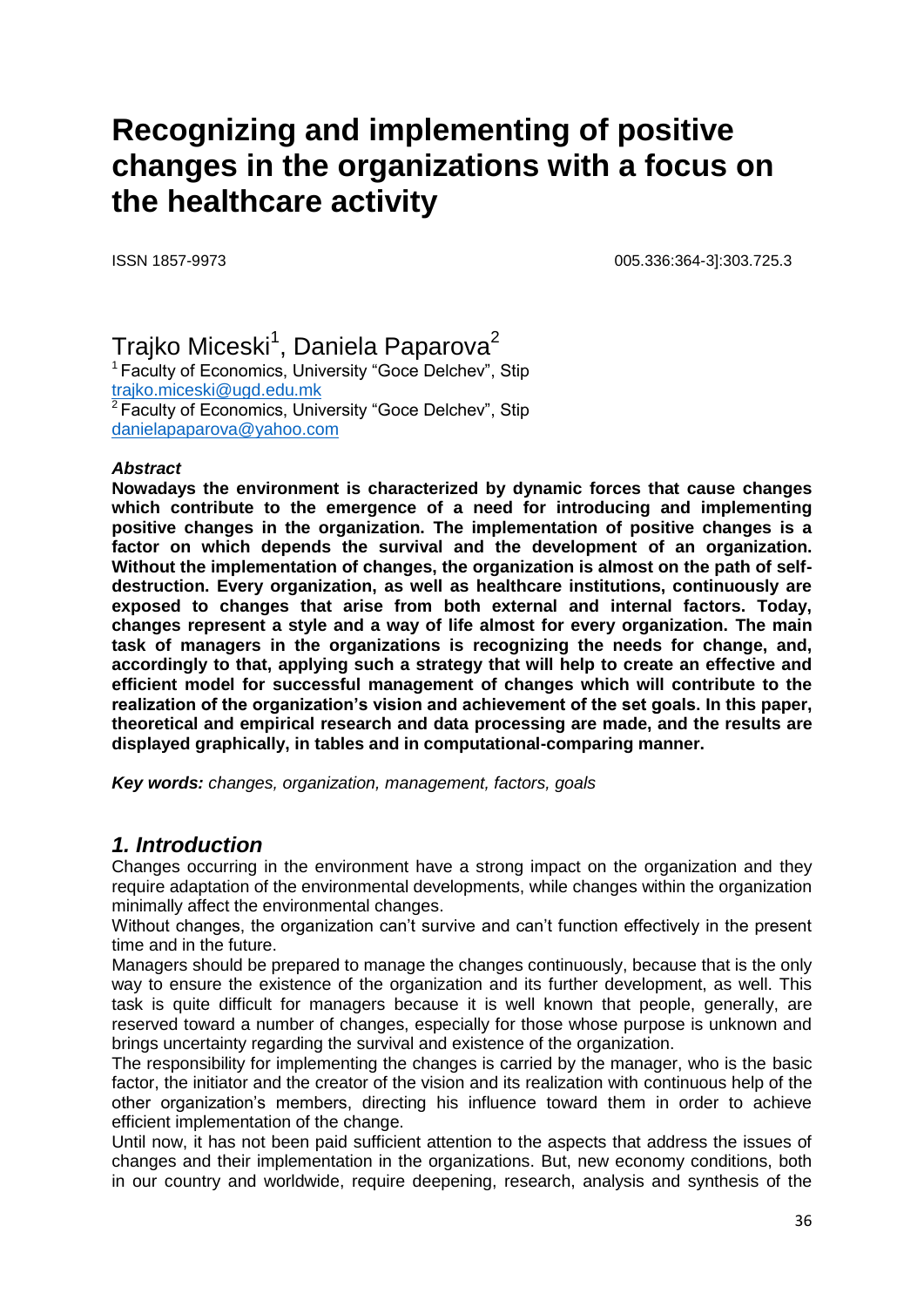acquired knowledge about the implementation of positive changes in organizations in order to enrich the knowledge related to the changes and their implementation in organizations.

The research of the implementation of positive changes relies on three relevant areas: theoretical elaborations, empirical findings and practical applicative benefits.

The ultimate goal is understanding the implementation of changes in organization, reducing the employees' resistance and achieving the vision and the goal through the implementation of positive changes.

## *2. Recognizing the need for change by managers*

Today, in this turbulent time, there are various changes which affect the work in the organization.

But, the most important of all is to recognize the positive changes and to assess the need for such changes in the organization. This is a necessity, because, if the changes are not made in time, the organization will stagnate in its development, and the possibility for threatening its survival is greater.

The characteristics of modern work suggest the fact that the activity of management, although very successful, is not sufficient for the implementation of changes.

The ability of leaders within organizations is reflected in their power to transfer the positive energy to all structures of employees towards changes and to receive support by employees at the same time.

One of the indicators of the quality of management is the extent of the resistance towards changes in the organization. The less resistance means higher quality of the management and quick acceptance and implementation of the change which will lead to achieving the set goal.

The effective persuasion of leaders about the need for change in the organization can be achieved if the leader is a complete person who:

- Knows what he wants, what he is allowed and what he can
- Has respect towards collaborators
- Good communication
- Motivational abilities
- Creates trust among employees, users and stakeholders.

Quality management has character of a good process management and resource orientation towards achieving goals. A good result is only a product of a good management [1].

In this regard, the Nobel Prize Winner of Literature, George Bernard Shaw will point out: *While other people observe the world as I is and wonder "why", I observe the world as it could be and I wonder "why not" [2].*

This quotation indicates the need for continuous activities aimed to change, because only that way the development and the progress of the organization will be achieved.

## *3. The need for changes and their management in the organization healthcare institution*

The development of science and technology, as well as the numerous changes, impose the necessity of change in the healthcare system and proper management of them. Change management represents a systematically planned and programmed effort in accepting new ideas, innovations and changes and global approach toward the implementation of changes in all working areas of the organization in order to improve the organization's effectiveness and efficiency [3].

Managing changes in organizations refers to the designing and implementing innovations, new policies, working climate, style and culture of the organization in order to adapt the organization systematically to the changed conditions or new organization's goals.

Change management includes the diagnosis of actual position of the organization and the design, realization and evaluation of the desired position.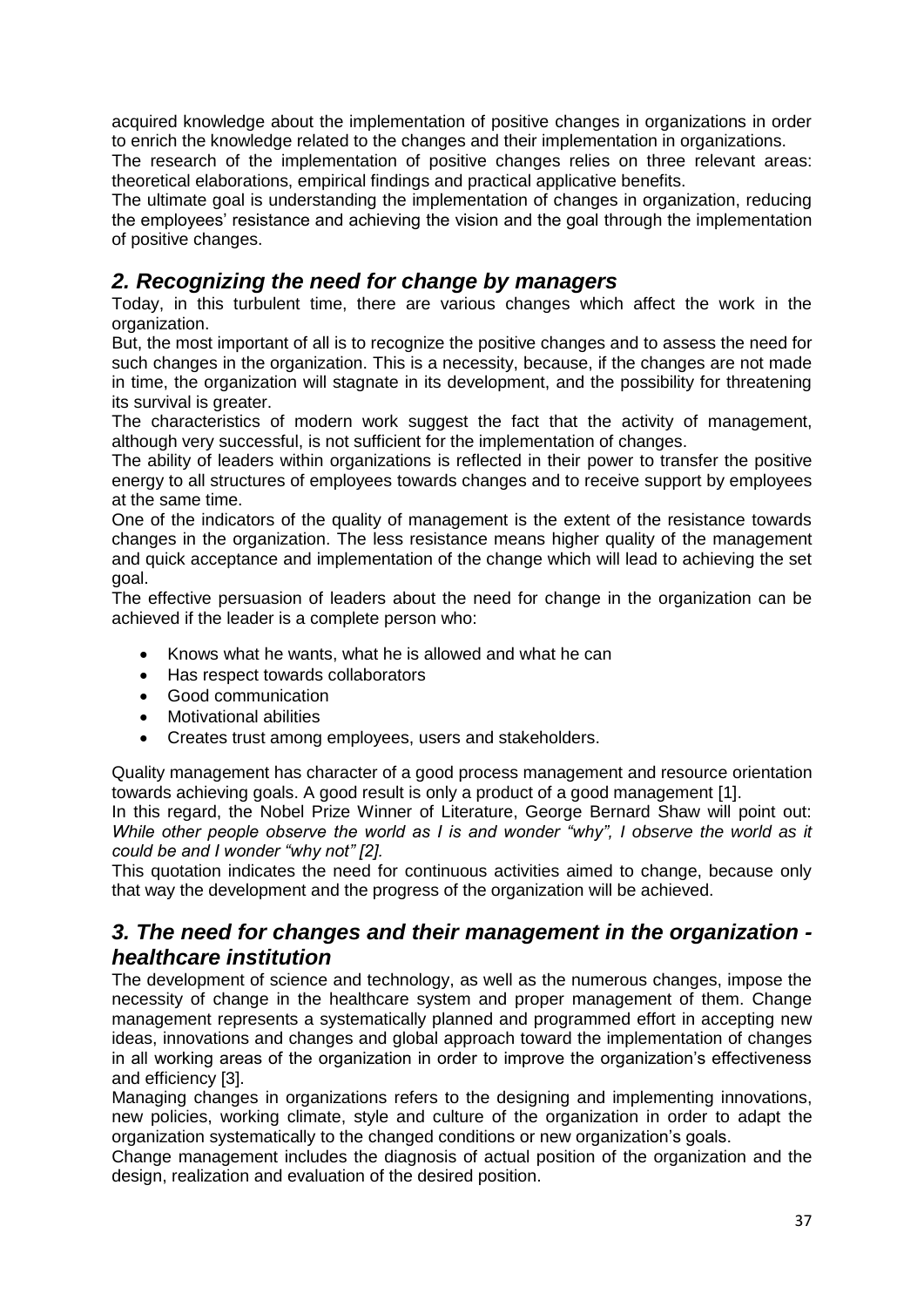It is about a complex process of diagnosis, planning, application and evaluation that refer to the organization, groups and individuals within the organization itself.

The sense of change management is to adjust the organization to the new circumstances, to maintain its position, but at the same time to improve it.

Managing the changes in the institution is of great importance for the following reasons [4]:

- Nothing is permanent and invariable.
- Changes in the environment pose a threat to the organization's survival.
- Changes in the environment are source of new possibilities.
- Organizational structure greatly reduces the flexibility of adaptation to the new conditions, so for these reasons it is necessary to maintain the organizational vitality for survival, consciously.
- Only when there are conditions of stability, the organizations can achieve appropriate level of efficient functioning and achievement of their goals.
- Organizations need changes and stability.

In order to adapt and to survive in the complex and changing environment and to work effectively, the organization must manage the changes. Without change management the organization will not be able to adapt to the changes and to continue to function effectively.

## *4. Implementing positive changes*

The implementation of changes, i.e., positive changes, is a complex process because employees lack confidence in everything that is new, unknown and uncertain. For these reasons there is a need for clear communication of the vision and the goals which will be achieved through the introduction of positive changes.

The process of change evolution is unique to each organization, which means that there is no generally applicable way of change implementation. This means that every organization has its own characteristics that distinguish it from the other organizations, so within its specificities it should fit the change, i.e., the way of initiation, implementation and maintenance of the change.

Change implementation, although depends on employees themselves, also depends of the manager-leader and its team, their emotional intelligence, their communication with employees, as well as, the motivation of the employees within the organization.

The manager who implements the change should respond to the individual interests, needs, skills and motivations in order to implement the change successfully.

In the process of implementation the manager should possess the following skills in order to implement the change successfully [5]:

- Analytical skills
- Communication skills
- Skills for persuasion
- Promoting skills
- Skills for functioning within the system
- **•** Business skills, etc.

The manager should focus his abilities towards efficient implementation of the change, i.e. positive change that will provide positive effect for both the employees and the whole organization.

#### *5. Empirical research*

In addition to the elaboration of theoretical aspects of the changes, empirical research was conducted by using a survey, interview and statistical analysis, as well as, calculations of the answers received from the respondents.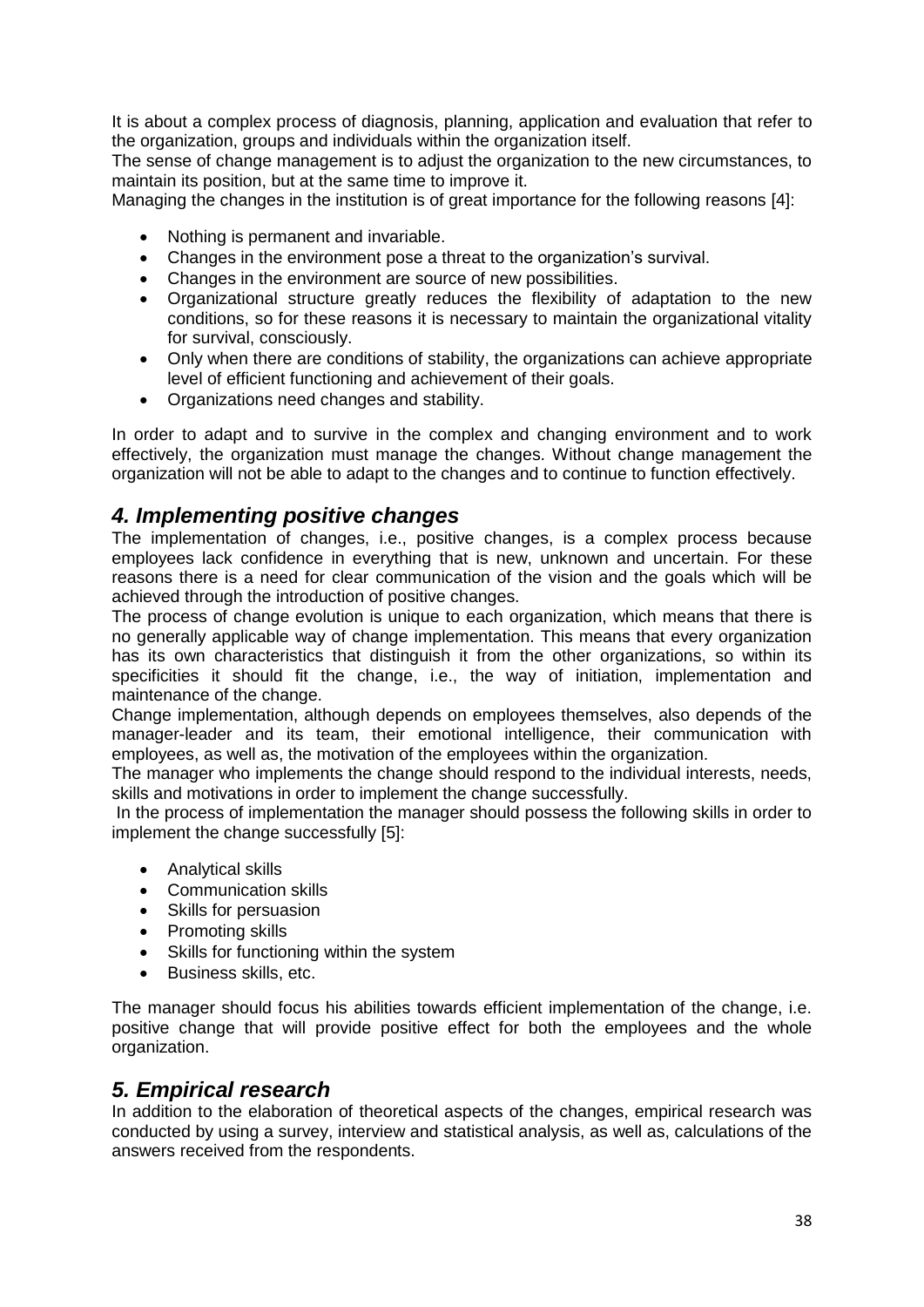The basic research was carried out through surveys conducted in two healthcare institutions in Municipality of Stip in the period from September – November, 2017. The total number of employees in the institutions is 538, out of which 230 respondents (42, 7%) were surveyed.

| Total employees | 538 | 100%  |
|-----------------|-----|-------|
| Total surveyed  | 230 | 42,7% |

**Table 1. Total employees and total surveyed**

The obtained results graphically are shown in Chart 1.



**Chart 1. Total employees and total surveyed**

Of the total number of questionnaires given to the 230 employees, 196 respondents have returned filled in and answered questionnaires, which is 85,2% of the total number of respondents, and 34 or 14,8% did not return filled in questionnaires, out of which 3 were managers and 31 were employees from other positions in the healthcare institutions.

| Total surveyed           | 230 | 100%  |
|--------------------------|-----|-------|
| Filled in questionnaires | 196 | 85,2% |
| Missing questionnaires   | 34  | 14,8% |

|  |  | Table 2. Filled in and missing questionnaire |
|--|--|----------------------------------------------|
|  |  |                                              |

The obtained results graphically are shown in Chart 2.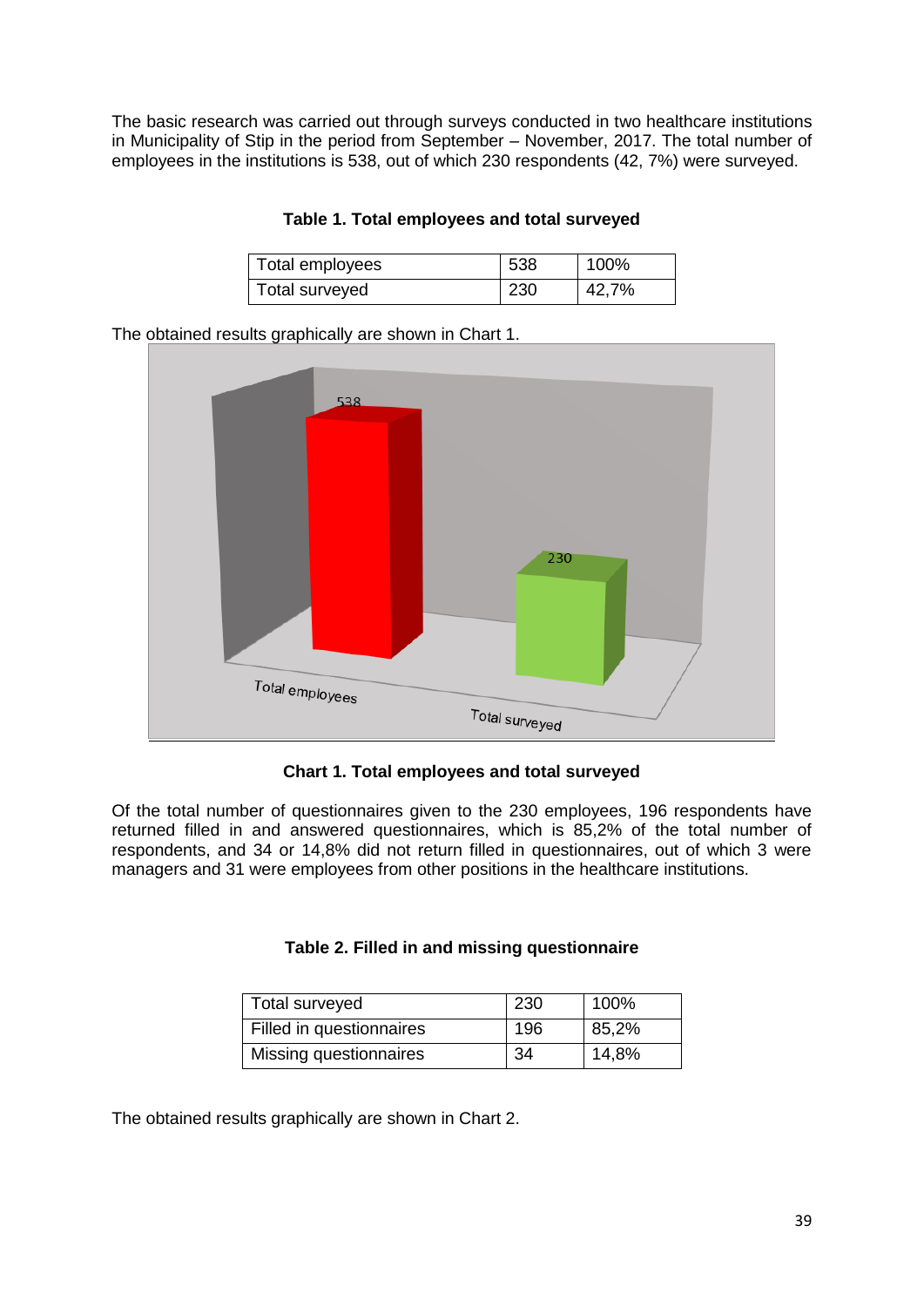

**Chart 2. Filled in and missing questionnaires**

After the survey was completed, the obtained results were processed and presented separately for every item.

General hypothesis A: There is a relationship between management practices applied by managers and the acceptance of changes by employees in the organization.

Hypothesis A1: There is a relationship between practices of active support and the acceptance of changes.

Hypothesis A2: There is a relationship between practices of communication and the acceptance of changes.

Hypothesis A3: There is a relationship between practices of motivation and acceptance of the changes.

Hypothesis A4: There is a relationship between presentation of positive effects of change and the acceptance of changes.

#### *Results from the empirical research*

Empirical research was conducted on both groups of respondents: employees and managers, with the same questions, but in terms of the way of acting of the managers regarding the implementation of change, on one hand, and the employees' perception of the same thing, on the other hand.

The  $X<sup>2</sup>$  test is calculated using the percentage representation of the responses in order to maintain the ratio of responses received by managers and employees.

The answers to the first questions, which is related to hypothesis A1 "There is a relationship between practices of active support and the acceptance of changes", formulated on the basis of the question from the questionnaire, which states: "Do you need an active support from the top management (from employees) in order to accept the change", as well as the percentage representation of managers and employees, are shown in Table 3.

According to the statistical analysis, the value of  $X^2$  test is 0,798 which is less than the theoretical tabular value that corresponds to 2 degrees of freedom, at a confidence level of 95%, which is 5,991.

The coefficient of contingency (C) used in order to understand the intensity of the relationship between the statements of the surveyed managers and employees, is  $C =$ 0,063, so it can be concluded that the intensity of the relationship of the answers of two groups is very weak, i.e. there is no relationship.

This means that the answers of managers and employees correspond with each other and hence the hypothesis can be accepted.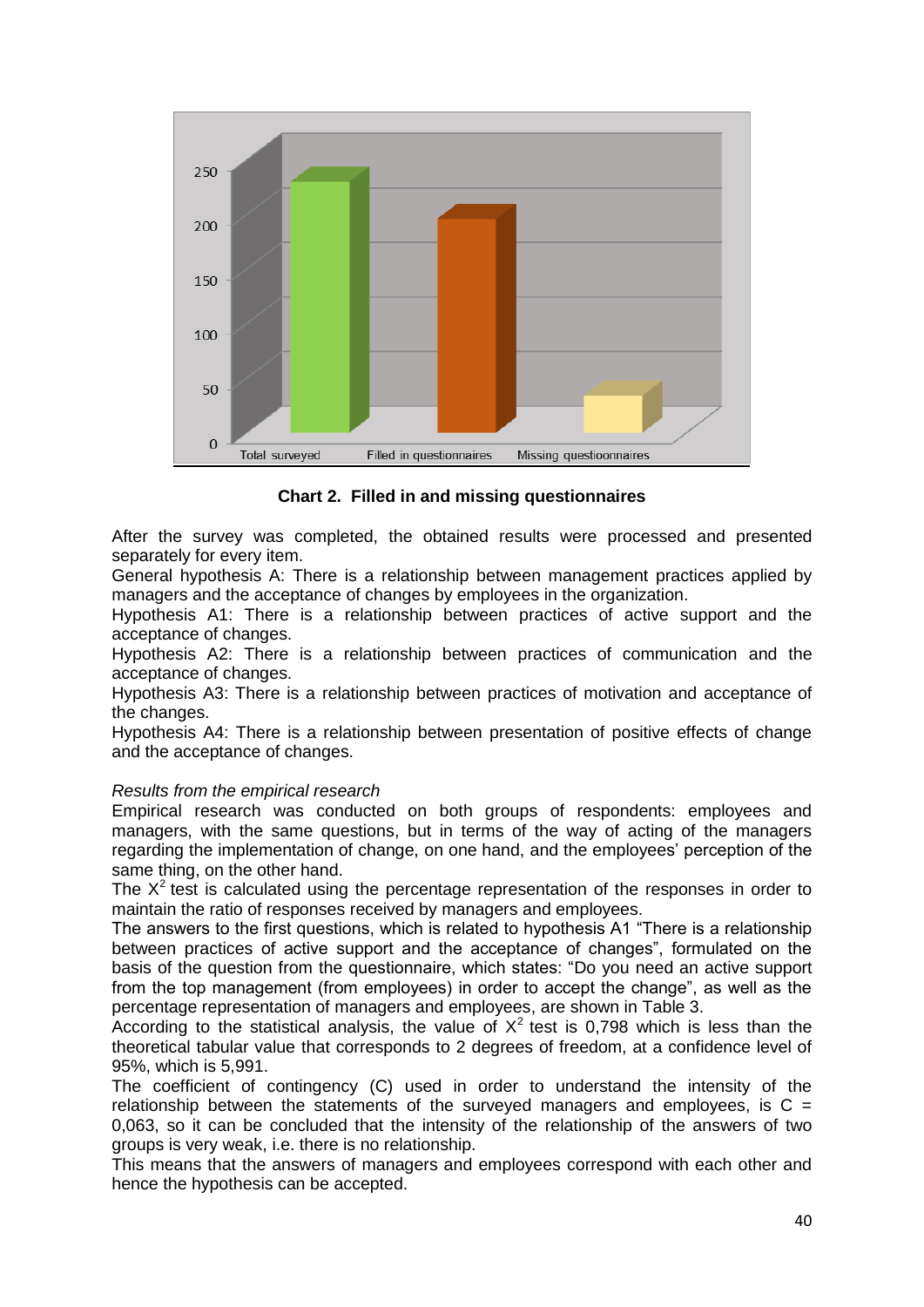#### **Table 3. Employees and managers answers to the question of the impact of active support and percentage representation**

| Question                                                                                                       | Answer    | <b>Employees</b> |     | Managers |     |
|----------------------------------------------------------------------------------------------------------------|-----------|------------------|-----|----------|-----|
|                                                                                                                |           | n                | %   | n        | %   |
| Do you need an active support<br>from the top management (from<br>employees) in order to accept the<br>change? | Yes       | 131              | 78  | 24       | 83  |
|                                                                                                                | <b>No</b> | 30               | 18  | 4        | 14  |
|                                                                                                                | No answer | 6                | 4   |          | 3   |
|                                                                                                                | Total     | 167              | 100 | 29       | 100 |
| $X^2 = 0.798$                                                                                                  |           |                  |     |          |     |
| $C = 0.063$                                                                                                    |           |                  |     |          |     |



#### **Chart 3. Employees and managers answers to the question of the impact of active changes support**

After the first question, the majority of employees and managers, responded with "Yes", which means that they agree that active support should be used in order to achieve a change. So, the employees think that they need active support by the managers in order to implement the change. 78% of employees said that they need active support by managers, and 83% of managers said they also need active support by the employees if they want to implement the change in the institution.

The second question "Do you need an open and consistent communication with managers (employees) to accept the changes" is related with A2 hypothesis, which, in concordance with the question, was formulated in this way: There is a relationship between the practices of communication and accepting the change.

The obtained results are shown in Table 4.

According to the statistical analysis, the value of  $X^2$  test is 4,320 which is less than the theoretical tabular value, corresponding to 2 degrees of freedom, at a confidence level of 95%, which is 5,991. This result of  $X^2$  test means that A2 hypothesis can be accepted.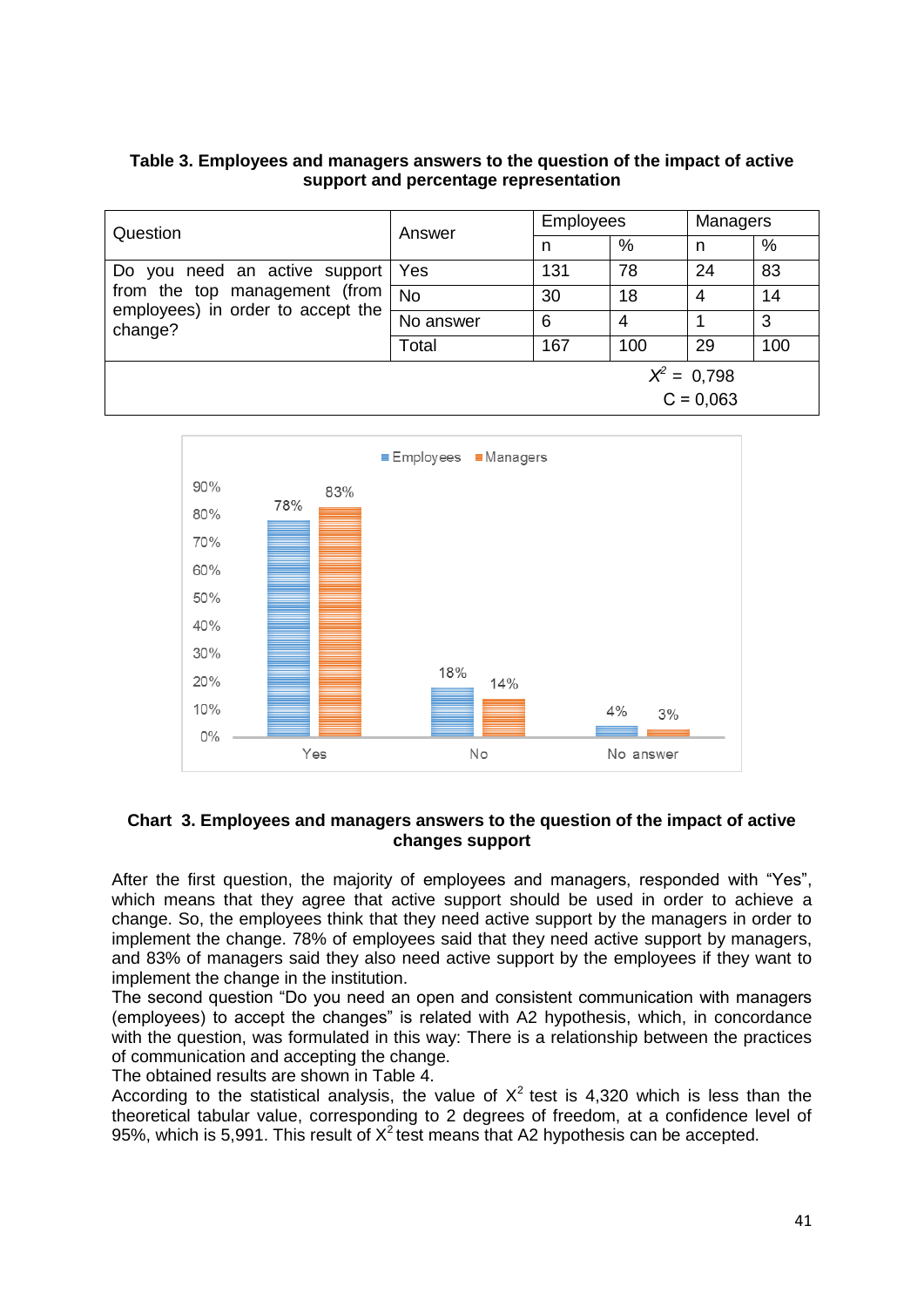| Table 4. Do you need an open and consistent communication with managers (with |  |
|-------------------------------------------------------------------------------|--|
| employees)                                                                    |  |

| Question                                                                                                                         | Answer    | <b>Employees</b> |               | Managers |     |
|----------------------------------------------------------------------------------------------------------------------------------|-----------|------------------|---------------|----------|-----|
|                                                                                                                                  |           | n                | $\frac{0}{0}$ | n        | %   |
| Do<br>and<br>need an<br>open<br><b>VOU</b><br>consistent communication<br>with<br>managers (employees) to accept<br>the changes? | Yes       | 126              | 75,4          | 18       | 62  |
|                                                                                                                                  | <b>No</b> | 35               | 21            | 9        | 31  |
|                                                                                                                                  | Without   | 6                | 3,6           | 2        |     |
|                                                                                                                                  | answer    |                  |               |          |     |
|                                                                                                                                  | Total     | 167              | 100           | 29       | 100 |
|                                                                                                                                  |           |                  | $X^2 = 4,320$ |          |     |
|                                                                                                                                  |           |                  | $C = 0.145$   |          |     |



#### **Chart 4. Graphic representation of the employees and the managers responses regarding the positive influence of the mutual communication in order to effectively accept the changes**

The second question is mostly answered with "Yes", both by managers and by employees, namely, 75% of employees and 62% of managers gave positive answer to this question. This means that they agree that in order to implement the change mutual communication is needed. Considering the managers' answers, the percentage of answered question with "Yes" is lower compared to that of employees and the percentage of answered question with "No" is 31% for managers and 21% for employees, which means that higher percentage of managers think that communication is not important for the implementation of change in comparison with employees. However, it is obvious that positive answers with "Yes" are prevailing, which means that communication does have positive impact on accepting the change in the institution. The coefficient of contingency  $(C)$  is  $C = 0.145$ , hence it can be concluded that the intensity of the relationship between the answers of both groups I very weak.

The third question "Are you motivated enough to accept the change (whether managers motivate their employees to accept the change) is related to the A3 hypothesis testing which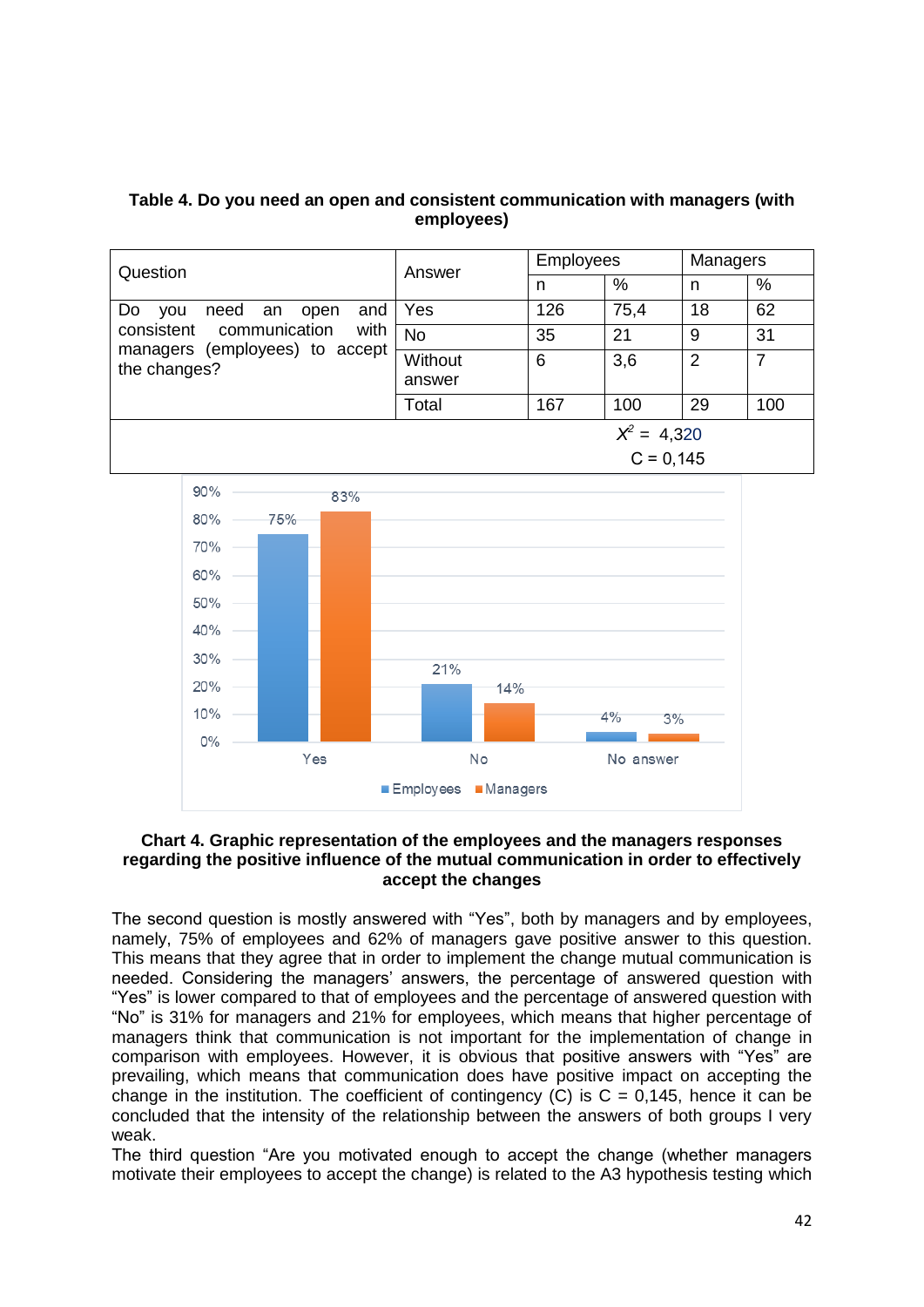assumes that there is a relationship between motivation practices and the acceptance of changes. The answers to this question are shown in the table below (Table 5).

#### **Table 5. Relationship between the organization's motivation practices and acceptance of the change**

| Question                                                                                                                       | Answer    | <b>Employees</b> |             | Managers |     |
|--------------------------------------------------------------------------------------------------------------------------------|-----------|------------------|-------------|----------|-----|
|                                                                                                                                |           | n                | $\%$        | n        | %   |
| Are you motivated enough to accept<br>(whether managers<br>change<br>the<br>motivate their employees to accept<br>the change)? | Yes       | 58               | 35          | 24       | 83  |
|                                                                                                                                | <b>No</b> | 92               | 55          | 2        |     |
|                                                                                                                                | No answer | 17               | 10          | 3        | 10  |
|                                                                                                                                | Total     | 167              | 100         | 29       | 100 |
| $X^2 = 56,687$                                                                                                                 |           |                  |             |          |     |
|                                                                                                                                |           |                  | $C = 0.470$ |          |     |



#### **Chart 5. Graphic representation of the responses of employees and managers in terms of motivation in the organization and acceptance of the change.**

The value of  $X^2$  test is 56,687 and it is higher than the expected value, i.e. theoretical tabular value that correspond to 2 degrees of freedom, at a confidence level of 95%, which is 5,991 and in this case A3 hypothesis is not accepted. This means that there is no relationship between practices of motivation in the organization and the acceptance of change.

This is also indicated by the coefficient of contingency (C), which is  $C = 0.470$ , so it can be concluded that the intensity of the relationship between the answers of the two groups is moderate.

As we can see on Chart 5 there is a difference in the answers given by employees and by managers. Namely, 55% of the employees in healthcare institutions answered that they are not motivated enough to accept the changes, in contrast to the 83% of managers who answered that they motivate their employees enough. This difference stems from the different opinions and different perception of the motivation. So, considering this issue, the employees and managers have diametrically opposite answers. While the activities of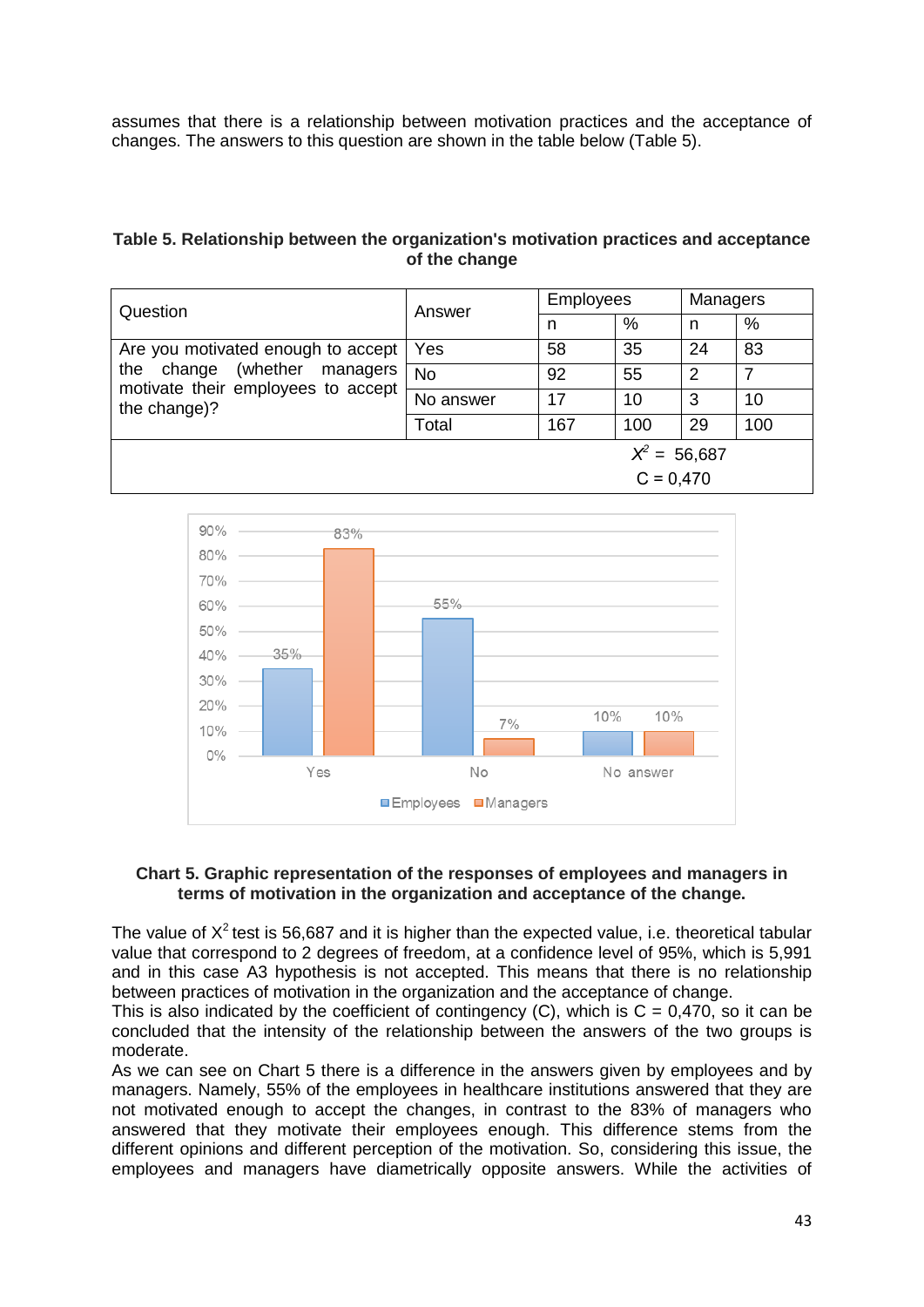managers are directed towards the motivation, the employees does not accept them, and this suggest that there are different views between employees and managers considering the motivation.

The A4 hypothesis which assumes that: There is a relationship between presenting the positive effects of changes and the acceptance of change, is tested through the question posed to the employees: Does managers present the positive effects of changes? The results of this question are shown in the table below (Table 6).

| Table 6. Relationship between presenting the positive effects of changes in order to |
|--------------------------------------------------------------------------------------|
| initiate, implement and maintain a certain change                                    |

| Question                                                                                                                      | Answer    | <b>Employees</b> |      | Managers |      |
|-------------------------------------------------------------------------------------------------------------------------------|-----------|------------------|------|----------|------|
|                                                                                                                               |           | n                | $\%$ | n        | $\%$ |
| Does managers present the positive<br>effects of changes in order to initiate,<br>implement and maintain a certain<br>change? | Yes       | 32               | 19   | 24       | 83   |
|                                                                                                                               | <b>No</b> | 128              | 77   | 5        | 17   |
|                                                                                                                               | No answer |                  | 4    | 0        | 0    |
|                                                                                                                               | Total     | 167              | 100  | 29       | 100  |
| $X^2 = 46$                                                                                                                    |           |                  |      |          |      |
| $C = 0,882$                                                                                                                   |           |                  |      |          |      |

The  $X^2$  tect is 46 and it is higher than the theoretical value which is 5,991. This means that answers of the employees and managers does not correspond with each other. The A4 hypothesis is rejected.

It is interesting that the coefficient of contingency (C) is  $C = 0.082$ , so it can be concluded that the intensity of the relationship between the two groups is very strong.



#### **Chart 6. Graphic representation of the responses of employees and managers regarding the presentation of the positive effects of changes in the organization**

The graphic representation of the responses of employees and managers regarding the presentation of the positive effects of changes in the organization clearly shows the differences in the given answers. Namely, 77% of employees reported that their managers does not present the positive effects of the changes, i.e. 83% of managers reported that they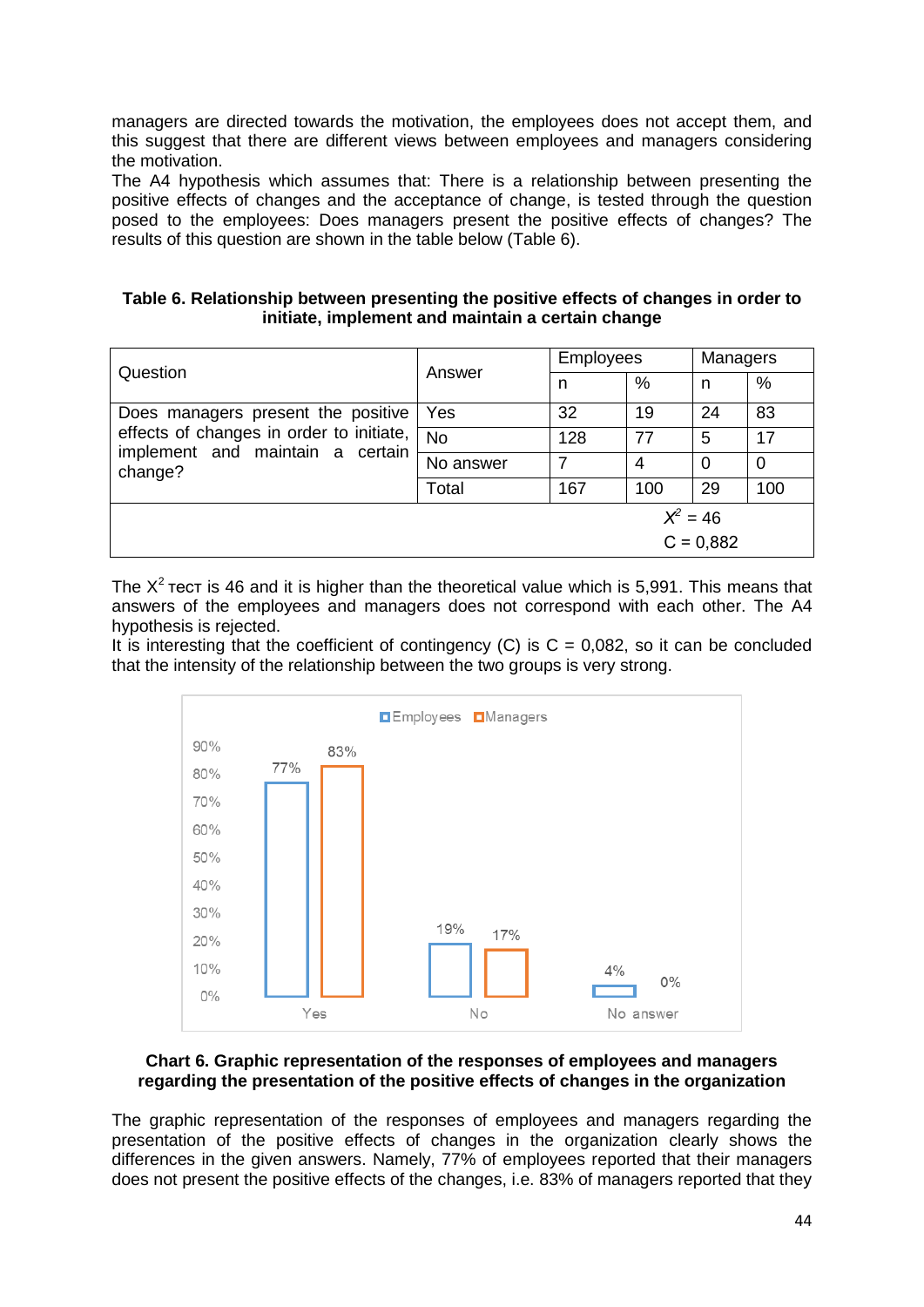present the effects of changes. This shows that there are opposing views between employees and managers regarding the issue of presenting the effects, which means that there is a difference in the values given to the communication. Managers express what should be applied in the organization and not what is really applied, which is proved by the answers of the employees.

A general conclusion which can be drawn from the conducted research is that in the examined healthcare institutions there is no complete information and training of the employees about the implementation of positive changes.

## *5. Activity preference for implementation of positive changes in the organization's activity*

The successful functioning of a healthcare institution, which involves introduction of changes, depends on the effectiveness of managers who, in addition to the accepted general management principles, must have a specific human approach, understanding of the employees' behavior, as well as, a number of skills and abilities which are necessary during the implementation of changes.

Managers in the healthcare institutions allow change implementation by using the factors of motivation which contribute to the achieving the goals through the implementation of changes [6]. Each manager in order to ensure the success of the organization must be inclined to the initiation of changes in the organization and continuous improvement of the management activities for the implementation of changes. The basic dimension of the management process is the creation of vision which is vital to the successful implementation of the organizational changes.

Management activities for implementing the positive changes should create an inspiring force and to become driving mechanism which is indispensable for engaging and high commitment of the organizational members towards the organizational changes. The manager directs and inspires the majority of employees deployed in different positions.

Another activity that should be continuously maintained and improved by the manager is communication. The manager should not allow a one-way communication that leads to inappropriate effect. Good communication contributes to the acceptance of changes by the employees and their engagement in the realization of such changes. All this reduces the resistance forces, minimizes them, thus creating a positive atmosphere in the organization for implementing and maintaining the initiated change [7].

An old Chinese proverb says: "When the winds of change blow, some people build walls and other build windmills" [8].

Hence, our managers will have to build windmills and to see the changes as challenges and collaborators, and not as their opponents. In order to implement and maintain the change, the manager should improve his abilities as a driving force for team work in the process of change. The management is an integrated mechanism which connects the individual efforts towards a mutually defined goal, and mutual goal represents not only survival of the organization, but also its development in which the priority is given to the positive effects and effectuation by the managers from all organizational levels.

## *6. Conclusion*

An important characteristic of the all society segments is the dynamic and turbulent movement, which causes numerous and rapid changes. The initiation and implementation of the changes, aided by the effective managers, will enable sustainability, development and stability of the organizations. Qualitative and positive changes are needed to be directed towards the achieving the goals of the organization. The success of organization will depend on the success of change management, which means that there is a need of the change management through which the certain change will be initiated and implemented.

The implementation of the change does not mean that the activities will end, namely, there is a need of its continuous monitoring in order to correct the shortcomings in time. The monitoring of the situation in the organization is a managerial function which implemented